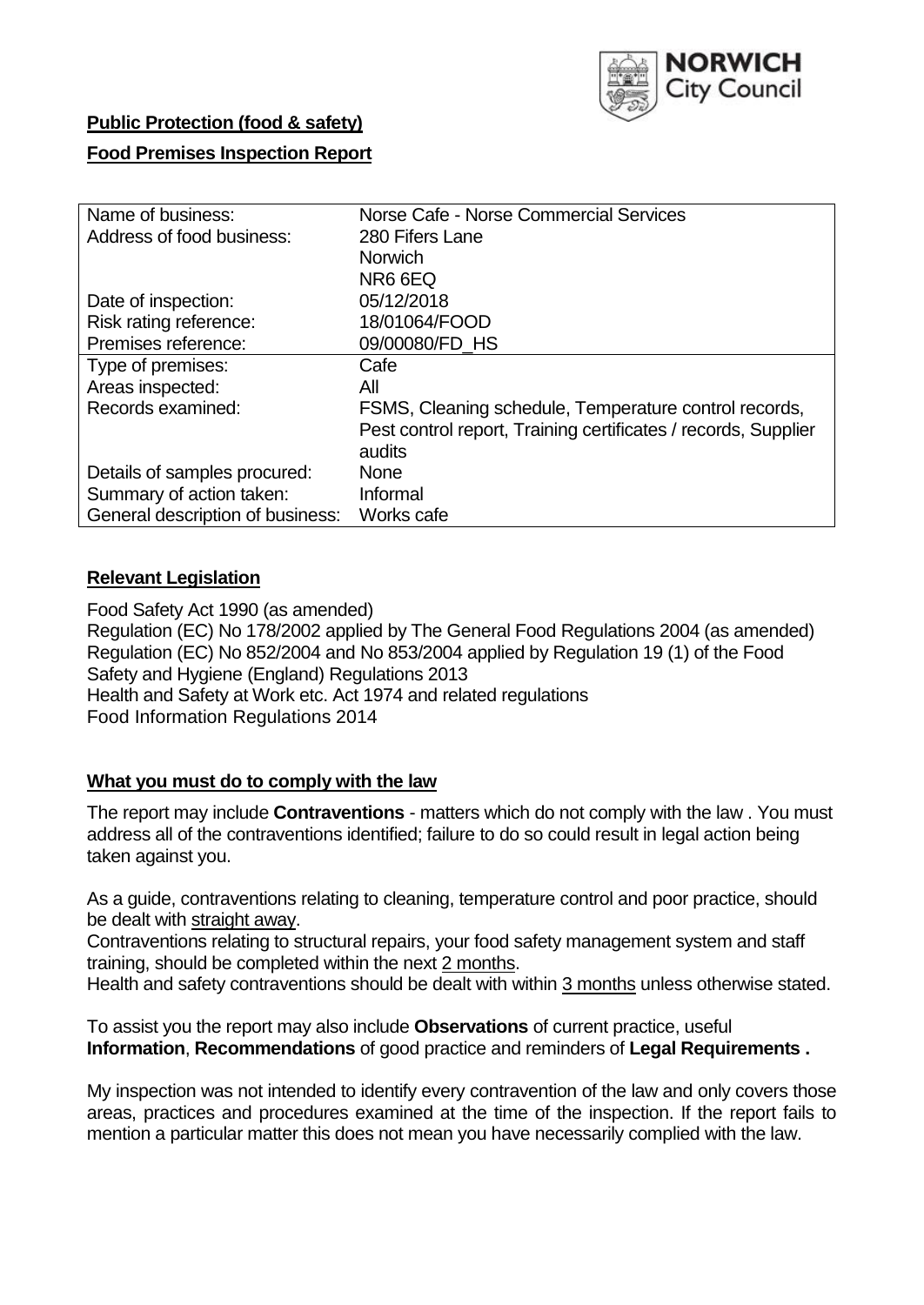# **FOOD SAFETY**

### **How we calculate your Food Hygiene Rating:**

The food safety section has been divided into the three areas which you are scored against for the hygiene rating: 1. food hygiene and safety procedures, 2. structural requirements and 3. confidence in management/control procedures. Each section begins with a summary of what was observed and the score you have been given. Details of how these scores combine to produce your overall food hygiene rating are shown in the table.

| <b>Compliance Area</b>                     |          |    |           | <b>You Score</b> |                |    |           |    |                |  |  |
|--------------------------------------------|----------|----|-----------|------------------|----------------|----|-----------|----|----------------|--|--|
| Food Hygiene and Safety                    |          |    |           | $\Omega$         | 5              | 10 | 15        | 20 | 25             |  |  |
| <b>Structure and Cleaning</b>              |          |    | $\bf{0}$  | 5.               | 10             | 15 | 20        | 25 |                |  |  |
| Confidence in management & control systems |          |    | 0         | 5                | 10             | 15 | 20        | 30 |                |  |  |
|                                            |          |    |           |                  |                |    |           |    |                |  |  |
| <b>Your Total score</b>                    | $0 - 15$ | 20 | $25 - 30$ |                  | $35 - 40$      |    | $45 - 50$ |    | > 50           |  |  |
| <b>Your Worst score</b>                    | 5        | 10 | 10        |                  | 15             |    | 20        |    | $\blacksquare$ |  |  |
|                                            |          |    |           |                  |                |    |           |    |                |  |  |
| <b>Your Rating is</b>                      | 5        | 4  | 3         |                  | $\overline{2}$ |    |           |    | $\Omega$       |  |  |

Your Food Hygiene Rating is 5 - a very good standard



# **1. Food Hygiene and Safety**

Food hygiene standards are high. You demonstrated a very good standard of compliance with legal requirements. You have safe food handling practices and procedures and all the necessary control measures to prevent cross-contamination are in place. Some minor contraventions require your attention. **(Score 5)**

### Contamination risks

**Observation** I was pleased you could demonstrate effective E.coli 0157 control through the complete separation of raw and ready-to-eat food, the correct use of wash-hand basins and thorough hand-washing, having dedicated equipment (including complex equipment) for raw and ready-to-eat foods, through 2-stage cleaning and the correct use of sanitiser, and by controlling the risks posed by earth soiled vegetables.

### **2. Structure and Cleaning**

The structure facilities and standard of cleaning and maintenance are all excellent and you demonstrated full compliance with the law. There is evidence of effective pest control and procedures are in place to rectify any problems as they arise. There is good provision for waste disposal. **(Score 0)**